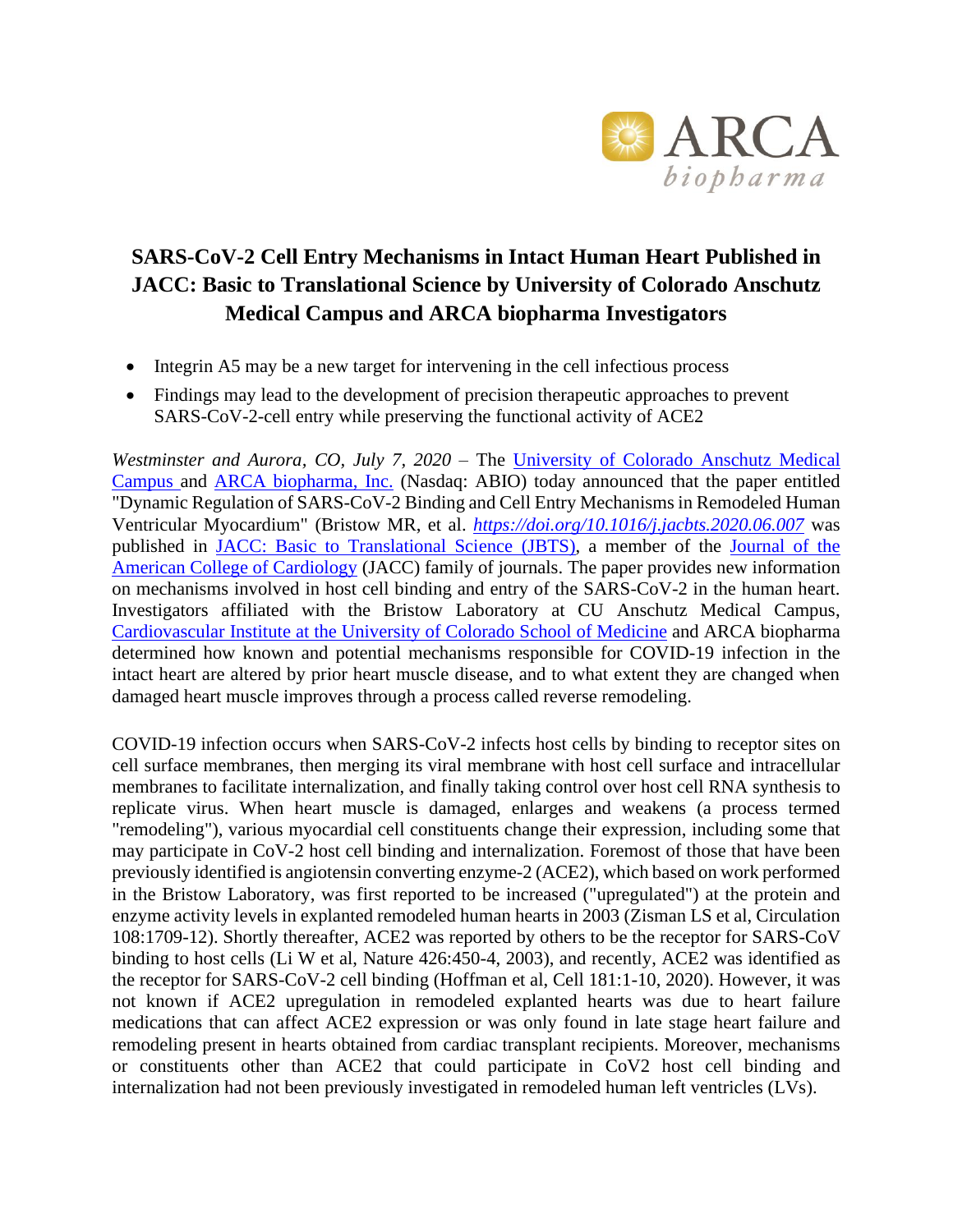In the JBTS reported study, 46 patients with mild-moderate heart failure and remodeling from nonischemic dilated cardiomyopathy and nonfailing, non-remodeled controls had RNA extracted from interventricular septum endomyocardial biopsies. From the extracted RNA, genes known to participate in CoV-2 host cell binding and cell entry or who were possible candidates for these processes had mRNA expression measured by two independent platforms. The 46 dilated cardiomyopathy patients were then treated for 12 months with beta-blocking agents to produce reverse remodeling, measured by improvement in left ventricular ejection fraction (LVEF), which occurred in 65 percent of the patients. Gene expression in patients with reverse remodeling was then compared to the 35 percent of patients whose LVEFs/remodeling did not change. Importantly, the dilated cardiomyopathy patients were being treated with inhibitors of the renin-angiotensin system prior to baseline measurements and throughout the study, eliminating the possibility that such therapy could have affected ACE2 expression.

At baseline, ACE2 myocardial mRNA expression was markedly upregulated in the dilated cardiomyopathy patients, by nearly two-fold. With reverse remodeling, ACE2 gene expression normalized, and was unchanged in those with no remodeling improvement. The behavior of ACE2 as well as the degree of baseline expression was highly correlated with that of the natriuretic peptide B gene, whose processed protein product BNP is considered the gold standard biomarker for heart failure and remodeling. These data indicate that the increased expression of ACE2 begins much earlier than in end stage heart failure, that it is directly related to the remodeling process and not to the administration of heart failure therapy, and that by virtue of its potential for increasing the amount of virus internalization into host cells including cardiac myocytes, it is a likely a contributor to the increased adverse outcomes of patients with underlying heart disease who have COVID-19 infection.

ACE2 is a "protective" or counter-regulatory enzyme that catalyzes the conversion of angiotensin-II to angiotensin-(1-7), a peptide that mitigates abnormal cell growth, blood vessel constriction and thrombosis (blood clots) mediated by angiotensin-II, which is known to be elevated in COVID-19 patients with clinically significant disease. However, the increased expression of ACE2 in the remodeled heart means that its beneficial effects may also predispose to increased cell infection by CoV-2. Based on these observations, the paper concludes that an optimal ACE2 targeted treatment for COVID-19 would consist of an agent that blocks CoV-2 binding without diminishing or perhaps even increasing ACE2 enzyme activity.

The study also examined the expression of multiple proteases that facilitate cell entry through virus-host cell membrane fusion, and found that none previously shown to be involved in CoV or CoV-2 membrane coalescence were altered, and that 11 additional expressed proteases were not upregulated in remodeling. In contrast, the study found that integrin A5 subunit (ITGA5), which binds to ACE2 and can mediate host cell internalization of viruses, was upregulated in remodeled heart and normalized its expression on reverse remodeling similar to ACE2. The study concluded that the ITGA5 protein gene product or the  $\alpha$ 5 $\beta$ 1 heterodimer is a candidate for facilitating CoV-2 binding and entry in myocardial cells. Thus, in remodeled, intact human hearts one (ACE2) and possibly two (ITGA5) myocardial cell components are altered to favor enhanced infection by CoV-2, which may explain COVID-19 increased adverse outcomes in patients with underlying heart muscle disorders.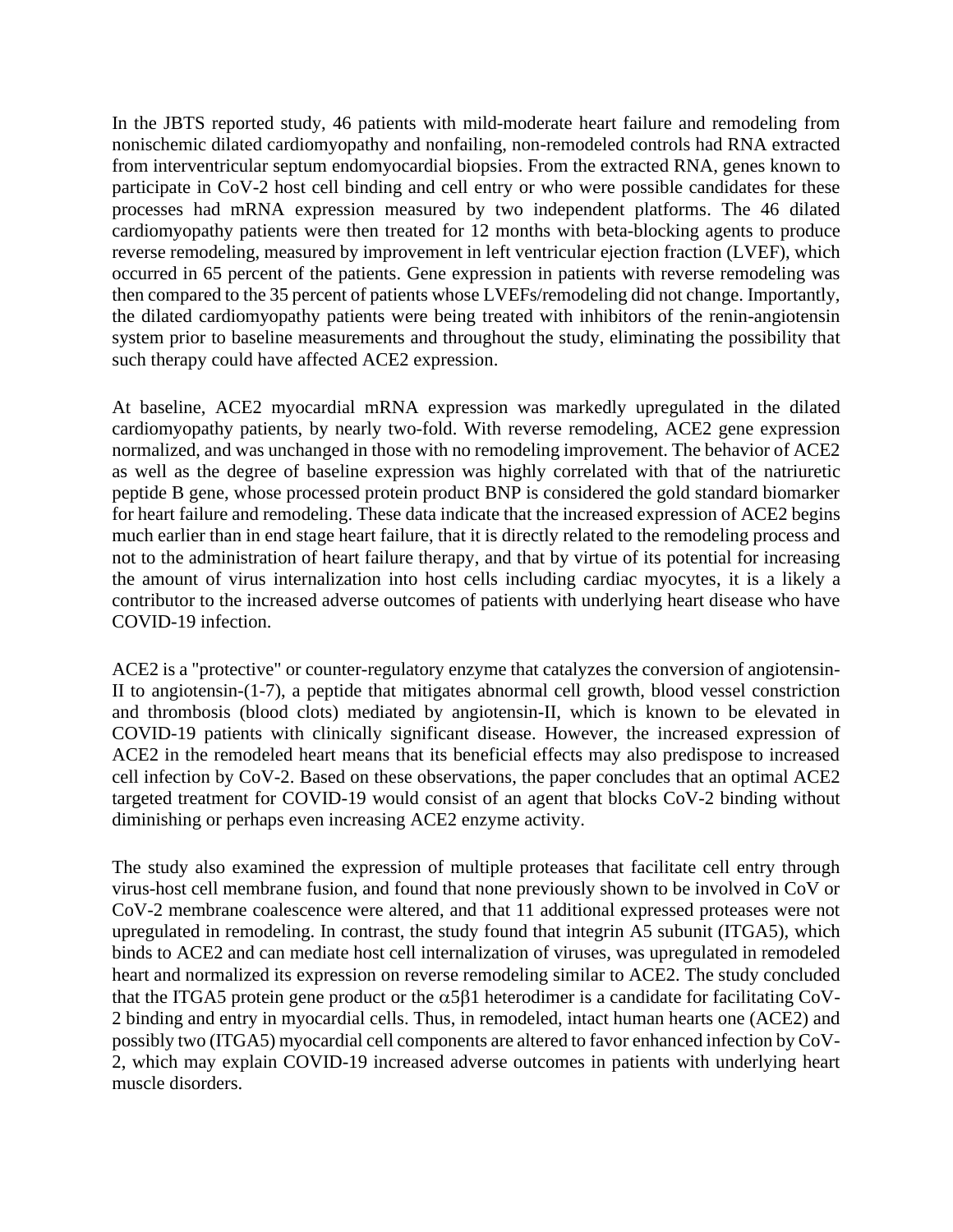[Michael Bristow MD,](http://arcabio.com/people/michael-bristow/) PhD, Director of Pharmacogenomics at the Cardiovascular Institute, and ARCA's President and Chief Executive Officer commented, "These findings add to the evidence that increased ACE2 expression contributes to the increased adverse outcomes risk observed for COVID-19 in patients with underlying myocardial disease. In addition, we detected a possible additional route of CoV-2 binding and host cell internalization that is upregulated in remodeled human ventricles, involving integrin A5. This information sets the stage for the development of diagnostic approaches to and therapeutic manipulation of ACE2 for preventing CoV-2-host cell internalization while preserving functional activity, and may identify a new target for intervening in the cell infectious process."

### **About the University of Colorado School of Medicine Cardiovascular Institute**

The University of Colorado School of Medicine Cardiovascular Institute (CU-CVI) was cofounded in 1998 by Dr. Bristow and Leslie Leinwand, PhD with the mission of integrating cardiovascular research, treatment, and discovery through a collaboration of the Anschutz Medical and Boulder campuses. The CU-CVI is now Co-directed by Dr. Leinwand and Peter Buttrick, MD, Division Head of Cardiology and Senior Associate Dean for Academic Affairs at the CU School of Medicine, who is a co-author on the JBTS paper.

The scientific goals of the Institute are to understand the genetic basis and specific molecular mechanisms responsible for heart muscle disease and heart failure and to produce new diagnostic techniques and treatments for patients. By integrating the effort of those committed to curing heart muscle disease and heart failure, the collaborative nature of the Institute encourages the sharing of findings and data, which ultimately translate into improved treatments and therapies of patients. [www.ucdenver.edu/academics/colleges/medicalschool/institutes/CardiovascularInstitute.](http://www.ucdenver.edu/academics/colleges/medicalschool/institutes/CardiovascularInstitute)

In [work](https://newsroom.heart.org/news/12-scientific-teams-redefining-fast-tracked-heart-and-brain-health-research-related-to-covid-19) sponsored by th[e American Heart Association](https://www.heart.org/) the research team that worked on the current study is now investigating the effects of CoV-2 on host cell entry and internalization mechanisms in the intact heart of patients with COVID-19 cardiac involvement.

## **About the University of Colorado Anschutz Medical Campus**

The University of Colorado Anschutz Medical Campus is a world-class medical destination at the forefront of transformative science, medicine, education, and patient care. The campus encompasses the University of Colorado health professional schools, more than 60 centers and institutes, and two nationally ranked independent hospitals that treat more than two million adult and pediatric patients each year. Innovative, interconnected and highly collaborative, together we deliver life-changing treatments, patient care, professional training, and conduct world-renowned research. For more information, visit [www.cuanschutz.edu.](https://www.cuanschutz.edu/)

#### **About ARCA biopharma**

ARCA biopharma is dedicated to developing genetically targeted and other precision therapies for cardiovascular diseases through a precision medicine approach to drug development. ARCA is developing AB201 (rNAPc2) as a potential treatment for diseases caused by RNA viruses, initially focusing on COVID-19. ARCA is also developing  $GencarO<sup>TM</sup>$  (bucindolol hydrochloride), an investigational, pharmacologically unique beta-blocker and mild vasodilator, as a potential treatment for atrial fibrillation in heart failure patients. ARCA has identified common genetic variations that it believes predict individual patient response to Gencaro, giving it the potential to